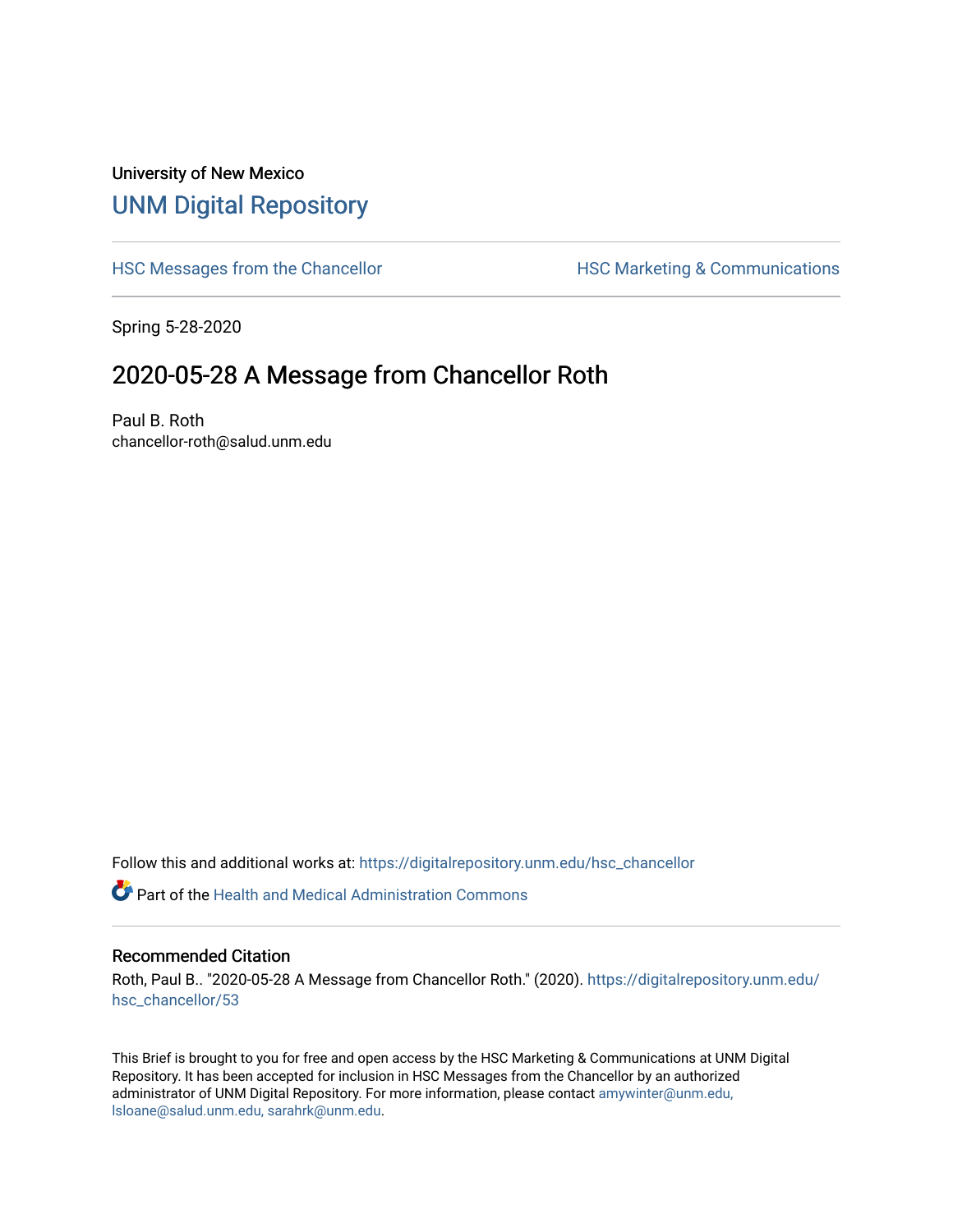

[View this email in your browser](https://mailchi.mp/afe136b3de92/message-from-the-chancellor-coronavirus-4425060?e=b4bbfca2c0)

## **A Message from Chancellor Roth**

Dear Colleagues:

Next week,  we begin the university's  movement  toward  full operations.   We remain rooted in ensuring the safety of our community and following all federal, state, local and University directives and guidelines.  The default rule during this period  will remain that any employee who can complete their work remotely should **continue to work from home**.  Nonclinical learning  for students will continue remotely for the time being. Later in June,  we will begin  phasing our learners back into the clinical environment. 

Supervisors must contact their employees and make their plan for a phased-in return to campus.  Each Dean/VC (or their Top Administrator) must approve the request and plan for a Tier 2 employee to return to campus.  For SOM it's the Department Chair (or Department Administrator) who must approve.

HSC community-members  who need to be physically present should only do so for the limited periods of time their presence is necessary and should adhere to all COVID safe  practices, including social distancing, hygiene, mask-wearing and self-screening. 

To this end, the HSC is launching a symptom-screening tool.  Each day,  faculty, staff and students will receive an email requiring them to attest whether they are coming to campus and whether they have COVID-19 symptoms.  Everyone will have to complete the daily attestation during this initial step to return to full operations. 

If you are symptomatic, you must not come to campus, and you should immediately contact your primary health care provider, call the Occupational Health hotline at 505.515.8212, or contact Student Health.